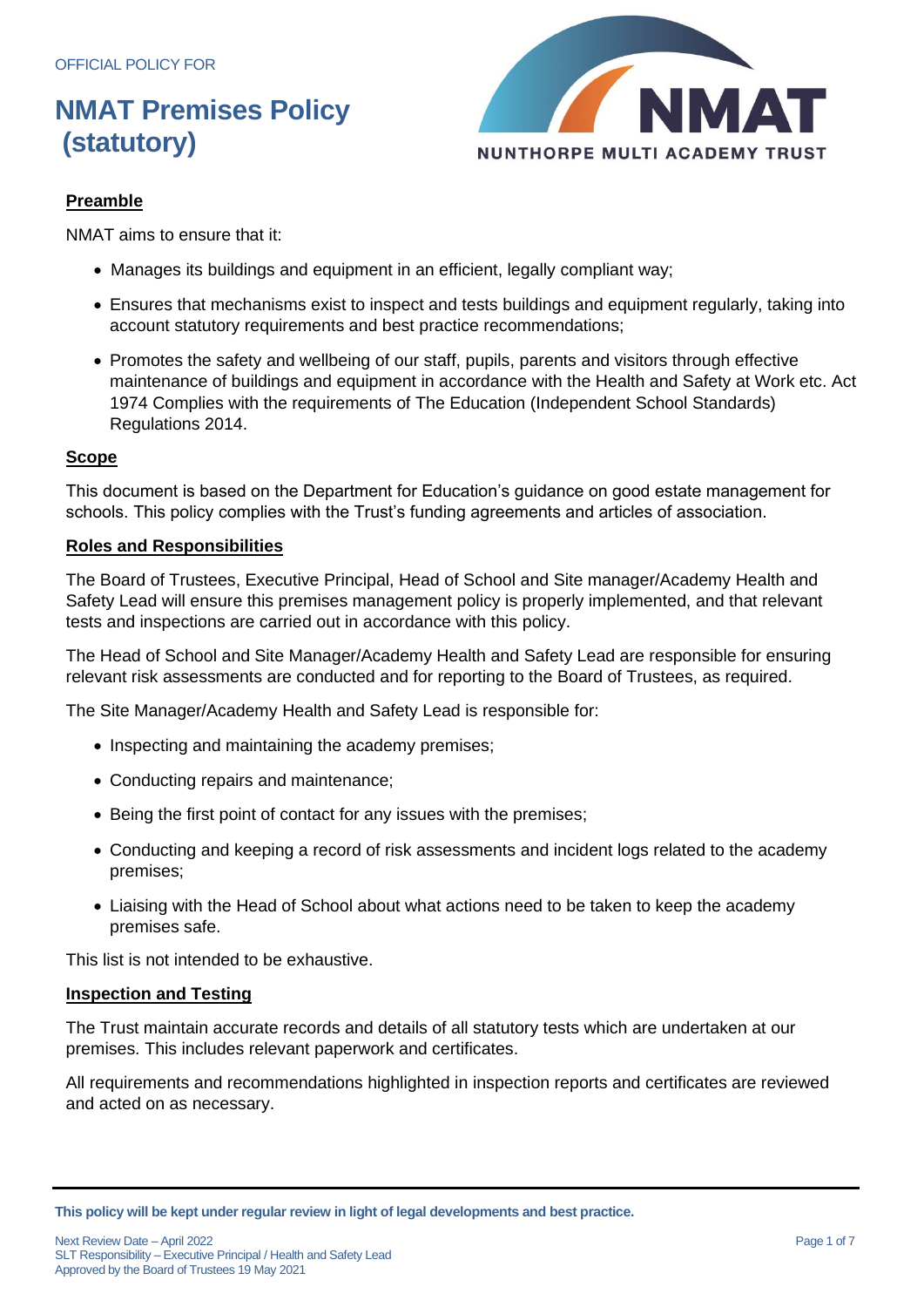

As part of the records of completed works, we include the dates when the works were undertaken and the details of the individual or company who completed them, along with their qualifications/certifications and/or experience.

The table below sets out the issues we inspect, the inspection frequency, and the person responsible for checking each issue and, where appropriate, engaging a suitably qualified person to carry out inspection, testing or maintenance. It covers statutory checks as well as recommended good practice checks from relevant guidance. It is based on the checks and testing sections of the DfE estates guidance.

| issue to inspect                                                           | frequency                                                                                                                                                          | person responsible                      |
|----------------------------------------------------------------------------|--------------------------------------------------------------------------------------------------------------------------------------------------------------------|-----------------------------------------|
| Portable appliance testing<br>(PAT)                                        | Variable, according to risk and<br>how the equipment is<br>constructed.                                                                                            | <b>External contractors Biennial</b>    |
|                                                                            | Regular visual inspections where<br>PAT is not required.                                                                                                           |                                         |
|                                                                            | We will refer to <b>HSE</b> guidance on<br>maintaining portable electric<br>equipment for suggested<br>intervals and types of<br>testing/inspection.               |                                         |
| Fixed electrical installation<br>tests (including lightning<br>conductors) | Variable, according to the<br>number and severity of faults<br>found at last inspection.<br>Inspection and testing always<br>carried out by a competent<br>person. | <b>External contractors</b>             |
| <b>Emergency lighting</b>                                                  | Monthly flash test.<br>6-monthly condition test<br>(including 3-hour battery test) by<br>a competent person.                                                       | Redcar and Cleveland Borough<br>Council |
| Lifts                                                                      | At least every 6 months for<br>passenger lifts and lift<br>accessories, every 12 months for<br>other lifts (e.g. goods lifts) -<br>always by a competent person.   | <b>External contractors</b>             |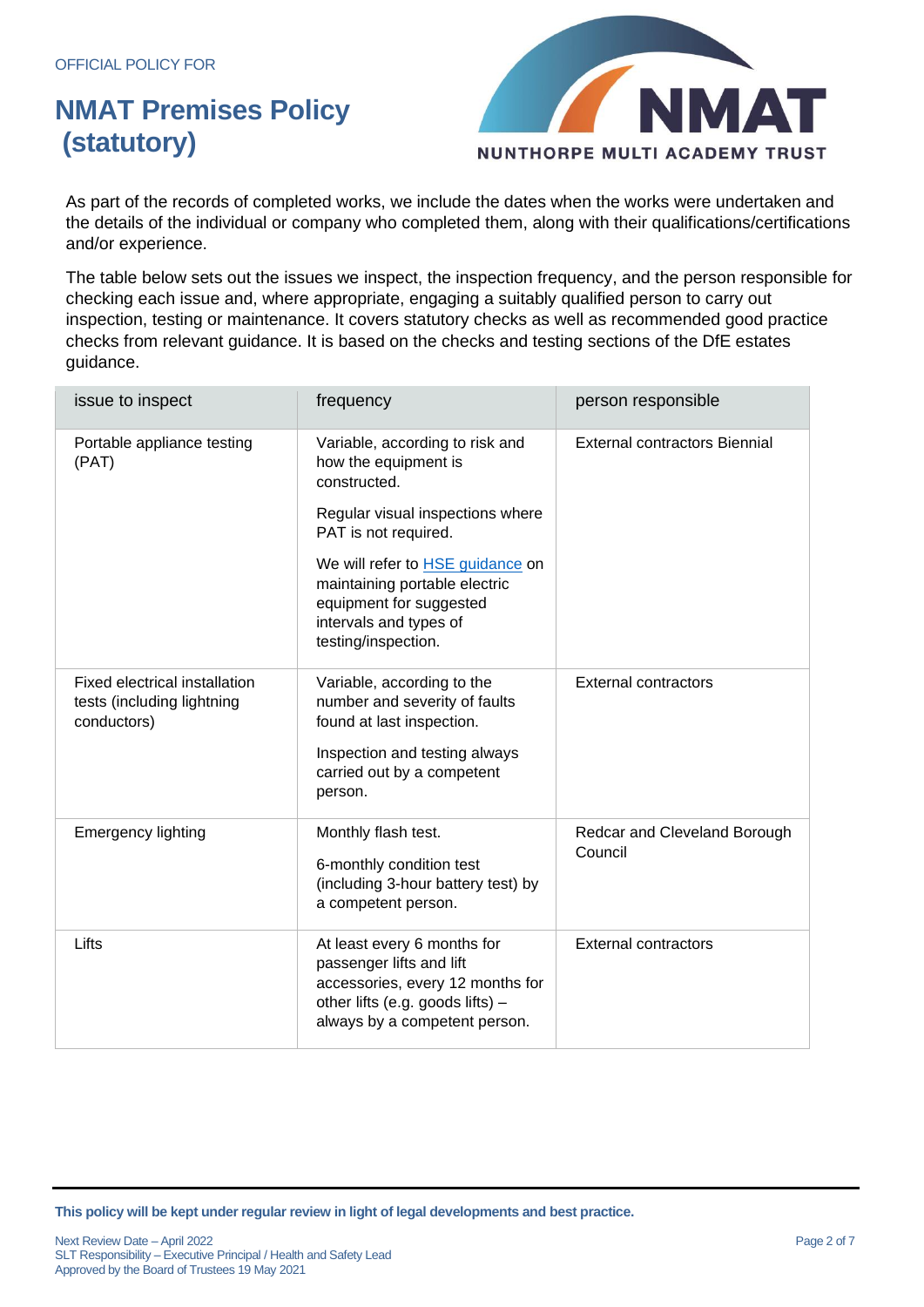

| issue to inspect                          | frequency                                                                                                                                                                                                                                                                                                                                | person responsible                      |
|-------------------------------------------|------------------------------------------------------------------------------------------------------------------------------------------------------------------------------------------------------------------------------------------------------------------------------------------------------------------------------------------|-----------------------------------------|
| Gas appliances and fittings               | Routinely, in accordance with<br>manufacturer recommendations<br>(or other professional advice if<br>unavailable).                                                                                                                                                                                                                       | Redcar and Cleveland Borough<br>Council |
|                                           | Annual safety checks (in line with<br>good practice / required if the<br>premises are used for residential<br>accommodation).                                                                                                                                                                                                            |                                         |
|                                           | All work carried out by a Gas<br>Safe Registered engineer.                                                                                                                                                                                                                                                                               |                                         |
| Air conditioning systems                  | Inspections by an energy<br>assessor at regular intervals (not<br>exceeding 5 years).                                                                                                                                                                                                                                                    | <b>External contractors</b>             |
|                                           | Annual certificated inspection to<br>ensure no refrigerant leakage.                                                                                                                                                                                                                                                                      |                                         |
|                                           | Bi-annual checks and an annual<br>maintenance schedule (in line<br>with good practice).                                                                                                                                                                                                                                                  |                                         |
| Pressure systems                          | No fixed maintenance<br>requirement (our programme<br>takes account of the list on page<br>44 of the <b>HSE's Safety of</b><br>Pressure Systems guidance, and<br>an examination of the system is<br>carried out by a competent<br>person by the date set at the<br>previous examination - see<br>pages 35 to 37 of the HSE<br>guidance). | Redcar and Cleveland Borough<br>Council |
| Legionella checks on all water<br>systems | Risk assessment of each site<br>carried out and reviewed<br>regularly by a competent person.<br>The frequency of monitoring<br>checks varies for evaporative<br>cooling systems, hot and cold<br>water systems and other risk<br>systems - specific details can be<br>found in guidance for each type<br>from the HSE.                   | Redcar and Cleveland Borough<br>Council |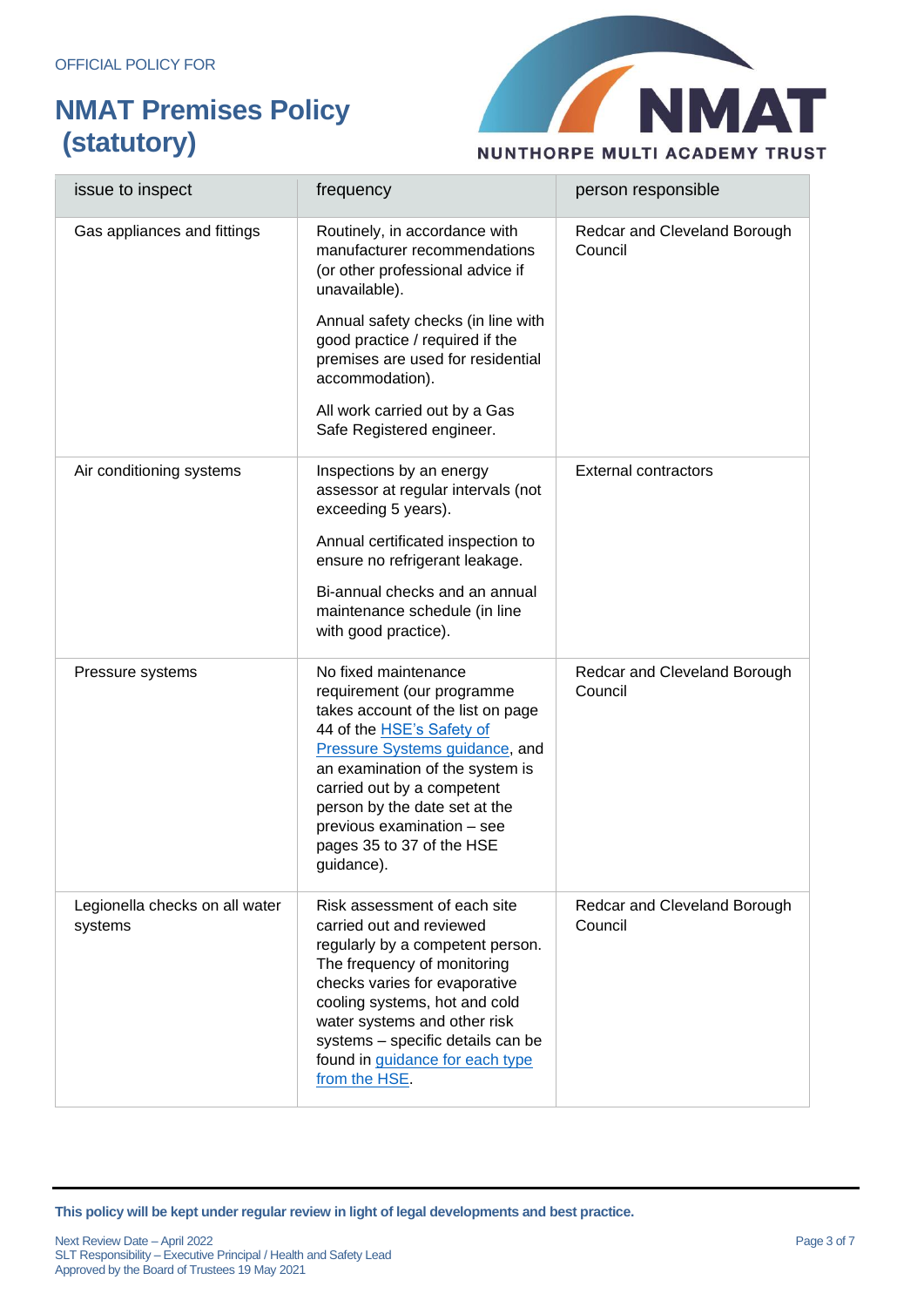

| issue to inspect                        | frequency                                                                                                                                                                                                                                                                                                                            | person responsible                             |
|-----------------------------------------|--------------------------------------------------------------------------------------------------------------------------------------------------------------------------------------------------------------------------------------------------------------------------------------------------------------------------------------|------------------------------------------------|
| Asbestos                                | Regular inspections as part of the<br>asbestos register and<br>management plan.                                                                                                                                                                                                                                                      | Redcar and Cleveland Borough<br>Council        |
|                                         | Reviews of the asbestos register<br>annually.                                                                                                                                                                                                                                                                                        |                                                |
|                                         | Refurbishment and demolition<br>surveys before any refurbishment<br>or demolition work.                                                                                                                                                                                                                                              |                                                |
| Equipment used for working at<br>height | Inspected before use, and at<br>suitable intervals appropriate to<br>the environment it's used in and<br>how it's used.                                                                                                                                                                                                              | Academy Site staff                             |
|                                         | In addition, inspections after<br>anything that may affect the<br>safety or stability of equipment,<br>e.g. adverse weather or<br>accidental damage.                                                                                                                                                                                 | Zurich                                         |
| Fire detection and alarm<br>systems     | Weekly alarm tests, with a<br>different call point tested each<br>week where applicable.                                                                                                                                                                                                                                             | Academy site staff                             |
|                                         | Quarterly and annual inspections<br>and tests by a competent person.                                                                                                                                                                                                                                                                 | <b>External contractor</b>                     |
|                                         | Annual fire risk assessment by a<br>competent person also includes<br>the maintenance of fire detection<br>and alarm systems.                                                                                                                                                                                                        | Redcar and Cleveland Borough<br>Council        |
| Fire doors                              | Regular checks by a competent<br>person.                                                                                                                                                                                                                                                                                             | Site Manager/Academy Health<br>and Safety Lead |
| Firefighting equipment                  | Most equipment - extinguishers,<br>fire blankets, hose reels, fixed<br>systems (such as sprinkler<br>systems) and fire service facilities<br>(such as dry risers and access<br>for emergency vehicles) -<br>inspected annually (by a<br>competent person where<br>required) unless manufacturers'<br>guidelines suggest differently. | <b>External contractor</b>                     |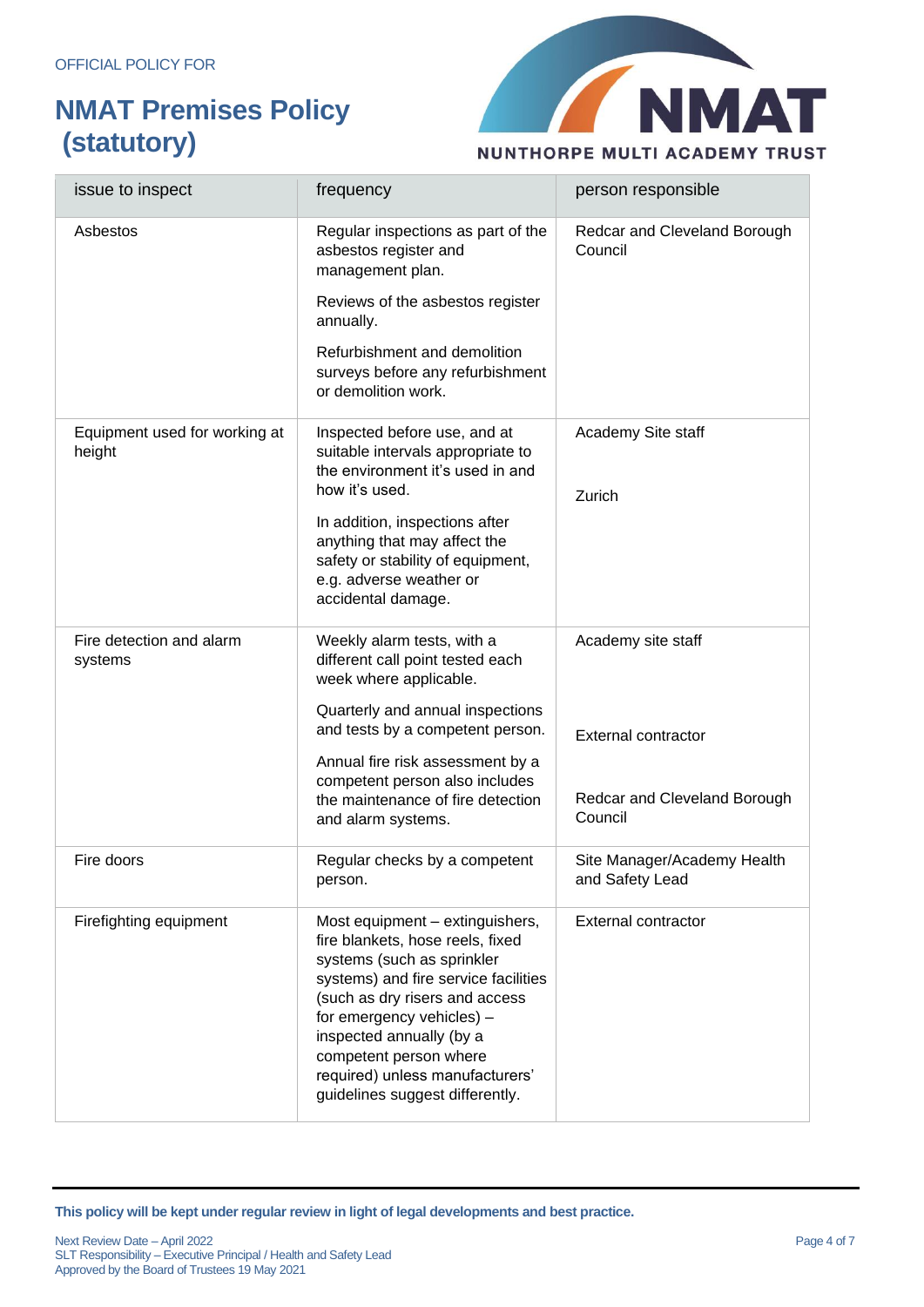

| issue to inspect                      | frequency                                                                                                                                                                                                                                                                                                                                                                                                                                              | person responsible                             |
|---------------------------------------|--------------------------------------------------------------------------------------------------------------------------------------------------------------------------------------------------------------------------------------------------------------------------------------------------------------------------------------------------------------------------------------------------------------------------------------------------------|------------------------------------------------|
| <b>Extraction systems</b>             | Regular removal and cleaning of<br>grease filters and cleaning of<br>ductwork for kitchen extraction<br>systems.<br>Local exhaust ventilation systems<br>(such as those for working with<br>hazardous substances)<br>examined and tested at least<br>every 14 months by a competent<br>person.<br>More routine checks also set out<br>in system logbooks.                                                                                              | Redcar and Cleveland Borough<br>Council        |
| Chemical storage                      | Inventories are kept up-to-date.<br>Risk assessments for the Control<br>of Substances Hazardous to<br>Health (COSHH) are reviewed on<br>a regular basis, plus whenever<br>it's considered that the original<br>assessment may no longer be<br>valid, or where the circumstances<br>of the work change significantly<br>and may affect employees'<br>exposure to a hazardous<br>substance (in line with <b>HSE</b><br>guidance on COSHH<br>assessment). | Site Manager/Academy Health<br>and Safety Lead |
| Playground and gymnasium<br>equipment | Regular inspections - at least<br>annually, and more regularly<br>where any equipment is used<br>more frequently than normal (e.g.<br>where community use increases<br>how often equipment is used).<br>Outdoor fixed play equipment -<br>periodic and annual inspections<br>by a competent person.                                                                                                                                                    | <b>External contractor</b>                     |
| Tree safety                           | As part of risk assessment<br>responsibilities, periodic visual<br>checks for stability are carried<br>out, with more detailed<br>assessments if suspected<br>structural faults or other risks are<br>found.                                                                                                                                                                                                                                           | External contractor                            |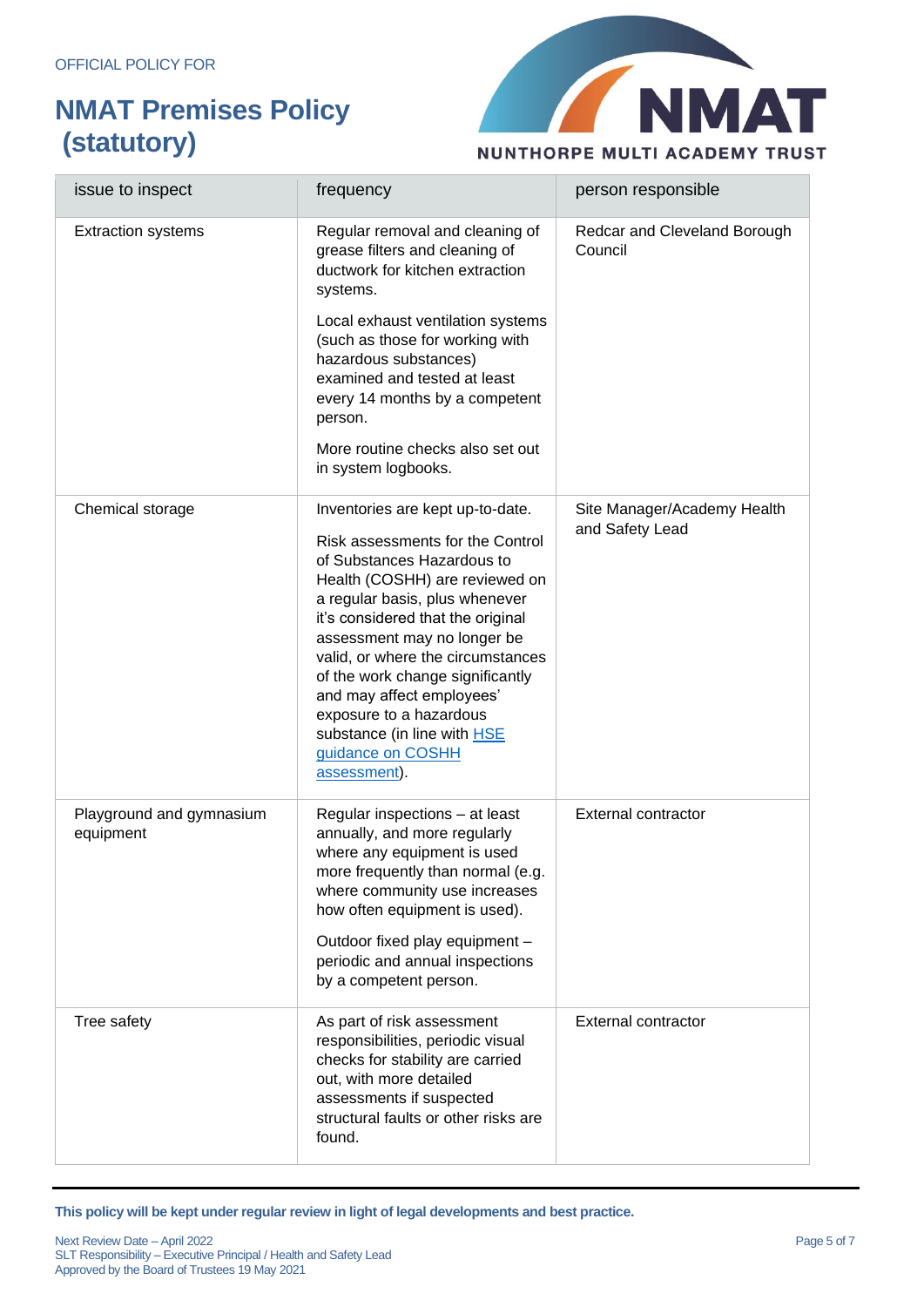

| issue to inspect | frequency                                                                                                                                                                                                                                     | person responsible                      |
|------------------|-----------------------------------------------------------------------------------------------------------------------------------------------------------------------------------------------------------------------------------------------|-----------------------------------------|
| Radon            | Risk assessments including<br>radon measurements will be<br>carried out in all of our above-<br>ground workplaces in radon-<br>affected areas, and all of our<br>below-ground workplaces.                                                     | Redcar and Cleveland Borough<br>Council |
|                  | Radon measurements will last for<br>3 months, using radon monitors,<br>in line with Public Health England<br>radon guidance for schools.                                                                                                      |                                         |
|                  | Where measurements show<br>radon levels below 300Bq/m3,<br>radon levels will be remeasured<br>at least every 10 years. If<br>significant changes are made to<br>the buildings or work processes,<br>remeasurement will also be<br>considered. |                                         |
|                  | For any sites with radon levels<br>above 300Bq/m3 we will work<br>with a radiation protection adviser<br>to manage reduction and decide<br>on risk assessment and<br>remeasurement frequency.                                                 | Head of Science                         |

#### **Risk assessments and other checks**

Please refer to our risk assessment policy for information about the Trust's approach to risk assessment.

We also make sure further checks are made to confirm the following:

- Correct and up-to-date information is displayed in all notices;
- Compliance with the Construction (Design and Management) Regulations 2015 during construction projects;
- Contractors have the necessary qualifications to carry out the specified work ;
- Compliance with the Equality Act 2010 when making changes or alterations to a building or the external environment.

#### **Monitoring arrangements**

The application of this policy is monitored by the Academy Site Manager/Health and Safety Lead and Head of School through, among other things, visual checks of the Academy site and equipment, and checks of risk assessments.

**This policy will be kept under regular review in light of legal developments and best practice.**